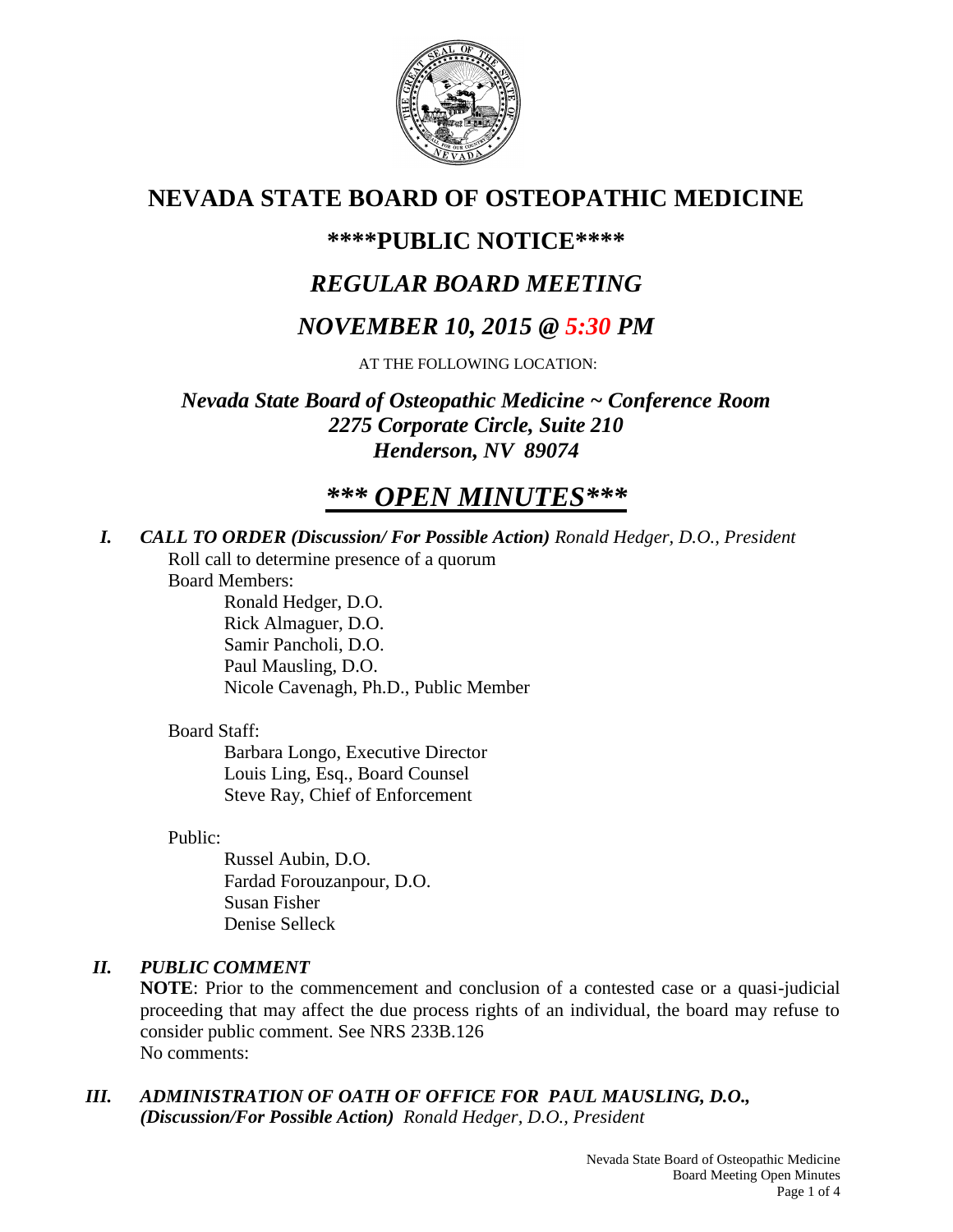Dr. Hedger asked Dr. Cavanagh to administer the oath of office to Dr. Mausling. Dr. Cavanagh had Dr. Mausling raise his right hand and then read the oath of office.

#### *IV. APPROVAL OF BOARD MEETING OPEN MINUTES FROM OCTOBER 13, 2015, (Discussion/For Possible Action) Ronald Hedger, D.O., President* A motion was made by Dr. Pancholi to approve the 10/13/15 minutes, seconded by Dr. Cavenagh; there being no discussion, the minutes were approved by the Board.

## *V. CONSENT AGENDA TO GRANT LICENSURE FOR OSTEOPATHIC PHYSICIANS & PHYSICIAN ASSISTANTS (Discussion/ For Possible Action) Ronald Hedger, D.O., President*

Under this item the Board may consider the recommendations of the Executive Director and/or President to grant licensure to the below listed applicants. The Board may remove any applicant's name from the consent motion, but may not discuss the contents of the application for licensure without the applicant present following proper notice pursuant to the open meeting law.

Consent agenda to grant FULL LICENSURE to the following applicants:

| <b>Osteopathic Physician Name</b> | <b>Specialty</b>         |
|-----------------------------------|--------------------------|
| Anil Hanuman, D.O. - Endorsement  | <b>Internal Medicine</b> |
| Jared Heimbigner, D.O.            | Diagnostic Radiology     |
| John Miles, D.O. - Endorsement    | Anesthesiology           |
| Jacklyn Pancrudo, D.O.            | <b>Internal Medicine</b> |
| Amarpreet Sandhu, D.O.            | Nephrology               |
| Lamarr Tyler, D.O.                | OB/GYN                   |
| David Wang, D.O.                  | Radiology                |

**Special Licenses NRS.633.411**:

Rafael Martinez, D.O. Kingman/Sunrise

A motion was made by Dr. Cavenagh to approve the above licensee, seconded by Dr. Pancholi, there being no discussion; the license was approved by the Board.

*VI. +FULL LICENSURE FOR OSTEOPATHIC PHYSICIAN, RUSSEL AUBIN, D.O., (personal appearance), (Discussion/For Possible Action/Board may go into closed* **session** *pursuant to NRS 241.030 to move to a closed session because the discussion will have to do with this applicant's character, alleged misconduct, professional competence, or similar items). Ronald Hedger, D.O., President*

Dr. Hedger introduced Dr. Aubin. He requested a closed session. A motion was made by Dr. Cavenagh to go into a closed session, seconded by Dr. Mausling and approved by the Board. Dr. Cavanagh made a motion to go into an open session, seconded by Dr. Mausling and approved by the Board. Dr. Mausling made a motion to approve the application, seconded by Dr. Cavanagh, there being no discussion; the application was approved by the Board.

*VII. +FULL LICENSURE FOR OSTEOPATHIC PHYSICIAN Fardad Forouzanpour, D.O., (personal appearance), (Discussion/For Possible Action/Board may go into closed* **session** *pursuant to NRS 241.030 to move to a closed session because the discussion will have to do with this applicant's character, alleged misconduct, professional competence, or similar items). Ronald Hedger, D.O., President*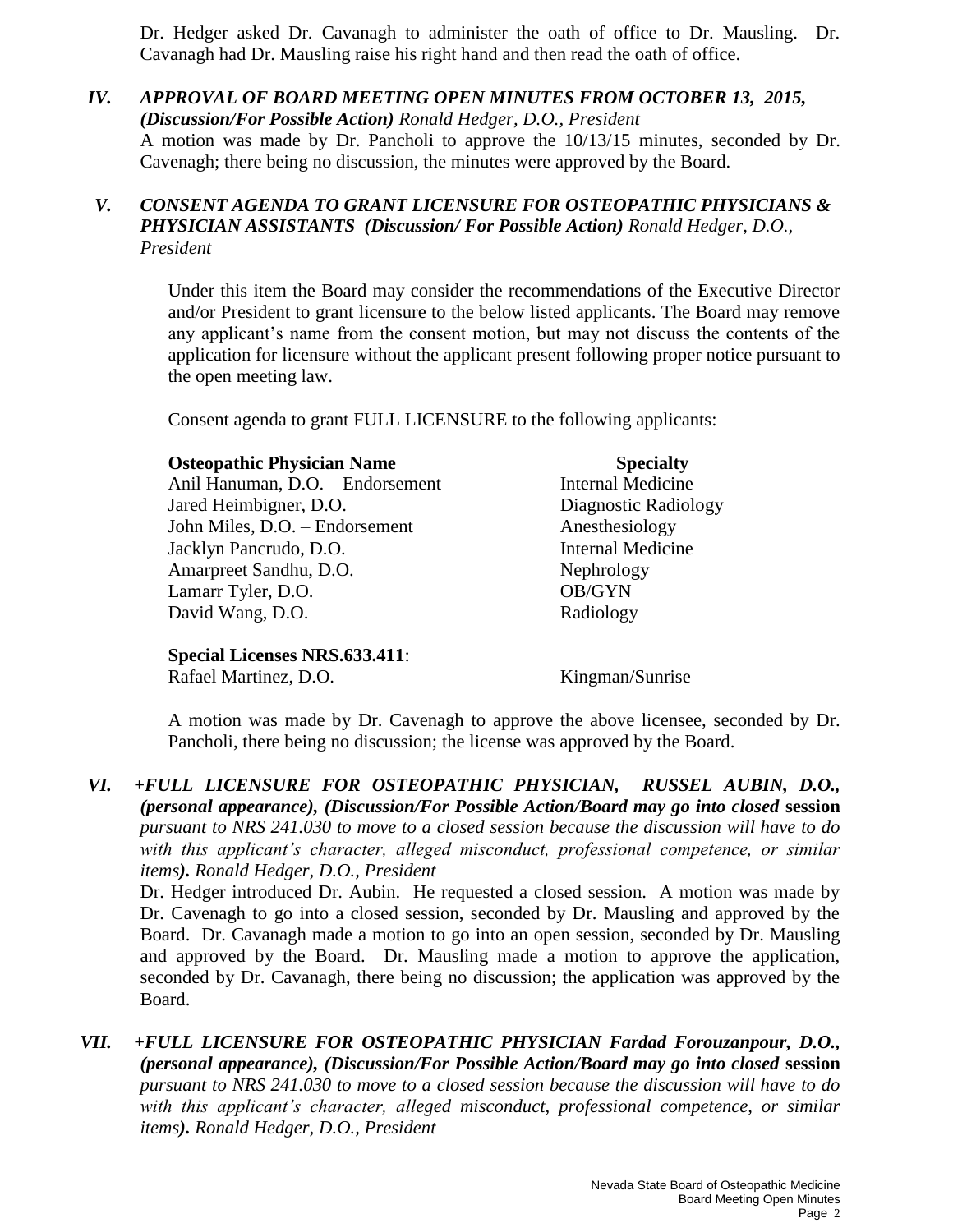Dr. Hedger explained that he had requested Dr. Forouzanpour appear before the Board due to some of the actions that had been present in his application. Dr. Hedger stated that one of his biggest concerns was that some of the questions on the questionnaire were answered in the negative, but in fact were positive per the National Practitioner Data Bank (NPDB) and the California license verification. Dr. Almaguer asked if Dr. Forouzanpour personally completed the application. Dr. Forouzanpour stated yes and no, most of the application was completed by him, but he just missed that particular question. Dr. Hedger asked him to explain the California sanction. Dr. Forouzanpour explained the sanction and answered the Board's questions of the Board regarding his disciplinary action and the NPDB report. Dr. Hedger asked for a motion. Dr. Almaguer made a motion to deny the application, seconded by Dr. Cavanagh; there was discussion. The Board gave Dr. Forouzanpour the option to withdraw his application. Dr. Forouzanpour withdrew his application for licensure. Dr. Almaguer withdrew his motion. Mr. Ling stated that because Dr. Forouzanpour had withdrawn his application, that there was no application on which the Board could act. Mr. Ling explained to Dr. Forouzanpour that he could reapply in the future.

#### *VIII. DISCUSSION/ACTION REGARDING ACTION TO BE TAKEN WITH OUTSTANDING COLLABORATING AGREEMENTS (Discussion/For Possible Action), Ronald Hedger, D.O., President*

Dr. Hedger explained that the physicians and physician assistants have until December 31, 2015 to comply with our new notification/collaborating agreement. Ms. Longo asked what the Board wanted to do with those licensees that have not complied. Dr. Hedger suggested a fine. Dr. Hedger made a motion that we offer a settlement agreement of \$500 fine per licensee, seconded by Dr. Cavenagh, there being some discussion; the motion was approved.

## *IX. CONSIDERATION/ACTION REGARDING 2014-15 FISCAL YEAR AUDIT*

*(Discussion/For Possible Action), Ronald Hedger, D.O., President*

Ms. Longo explained the audit. A motion was made to approve the audit by Dr. Cavenagh, seconded by Dr. Mausling, and approved by the Board.

#### *X. DISCUSSION/ACTION REGARDING POSSIBLE UPCOMING REGULATIONS, (Discussion/For Possible Action), Ronald Hedger, D.O., President*

Mr. Ling stated that in 2014 the Board began a draft regulation related to controlled substances and prescribing, but it was put on hold as the legislative session was starting in 2015. SB459 & SB288 were approved by the legislature and show concerns for prescribing controlled substances. Mr. Ling explained that the regulation under consideration is for chronic pain and not acute pain. Per the new legislation, physicians are required now to run PMP's on all patients who are new to the physician or for whom the opioid therapy is new. The Board will need to fold in the new laws with the regulation that was originally drafted in 2014. There was discussion regarding the regulations and the Board members were encouraged by Mr. Ling to go through the draft he presented today and make comments on it as to what should be added or deleted.

## *XI. EXECUTIVE DIRECTOR'S REPORT*

- a. Quick Books
- b. Licensing
- c. Interstate Compact Licensure- Update. Ms. Longo explained that Wisconsin will be the twelfth State joining the compact. There is a meeting in Utah in December.

## *XII. LEGAL REPORT (Discussion/Action) by Louis Ling, Board Counsel and/or Sophia Long, Deputy Attorney General*

Mr. Ling stated that there is nothing to report on the Dr. Orr case.